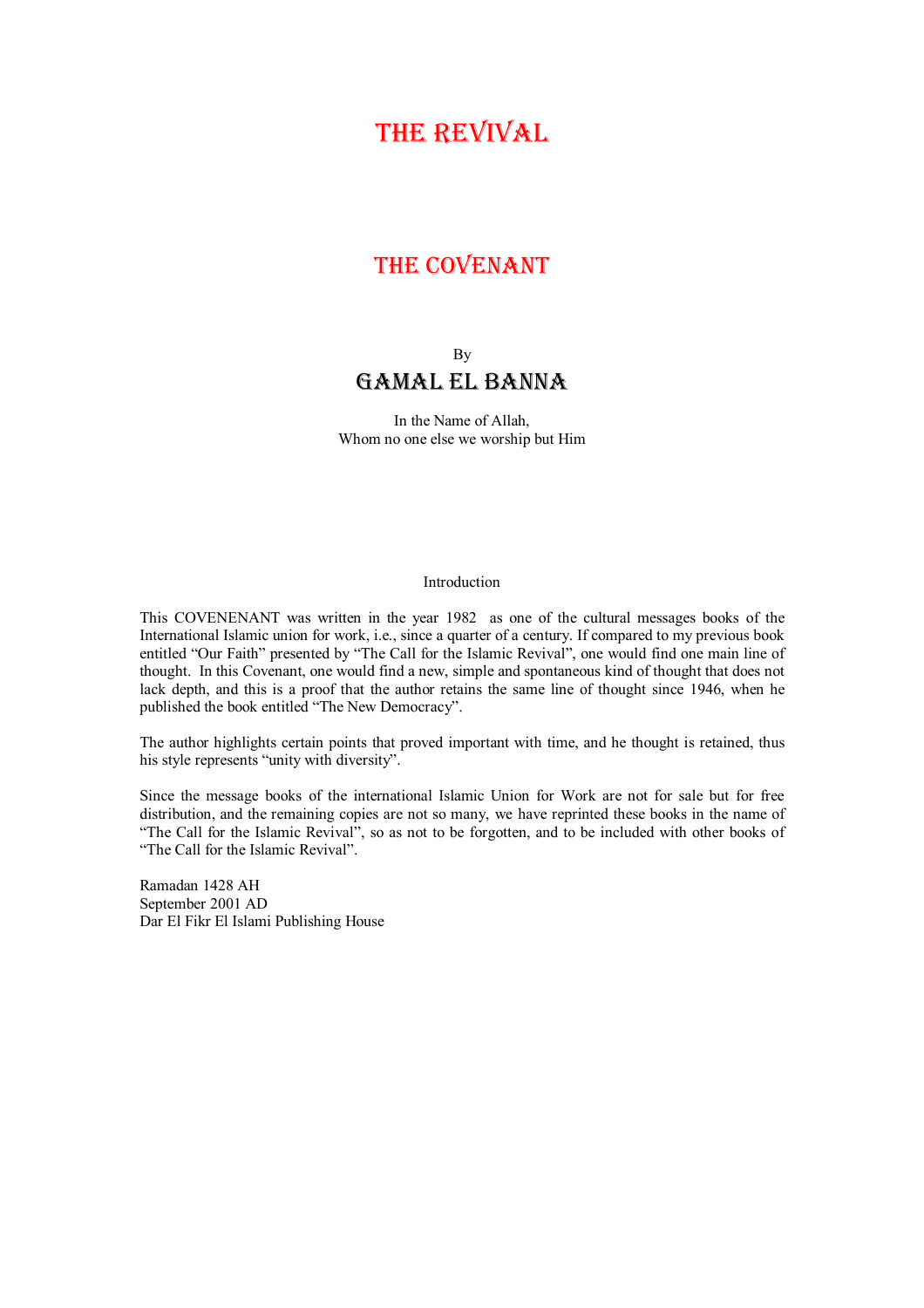### The covenant

### **(1)**

**The first step on the righteous path is to be honest and remove the roots of evil from our hearts:** 

- a- It is not due to naïveté, ignorance of priorities or mere chattering that we begin with this sentence. If one's soul is lacking the deep feeling of honesty and goodness, and an alert sense of the necessity to uproot evil and resist evil tendencies, then it is no use to try to do anything. The so called "The advanced world" is deteriorating and floundering, not because it is ignorant or poor, on the contrary, education and abundance have reached unprecedented limits in this world, but this "advanced world" suffers from the scourges of evil to whose arms if flung itself, instead of uprooting evil. It is unbelievable that the developed countries have spent millions on warfare, destruction, and wretched-ness, more than spending on keeping peace, construction, bliss and happiness, and they throw away to the sea tons of aliments or using them to feed animals, whereas there are millions of people in Asia and Africa suffering famines. It is impossible to justify such folly in the "rational world" except by the fact that the "advanced world" is dominated by forces of evil and darkness.
- b- We mean by "evil" the tendency to hurt or harm others intentionally without proper justification or laws set by Islam or the other heavenly monotheistic religions, which are intended to curb crimes and keep peace. Accordingly, all sorts of harm insult, embezzlement, exploitation, injustice, humiliation, and violation are considered under the categories of evil deeds, and evil reaches its worst horrid degree in the phenomenon of torture.
- c- Evil appears when values and higher ideals are missing, and when selfishness, egoism, arrogance, and pride prevail. Let us remember that the phrase uttered by Satan "I am better than the human being", is the starting point of his evil. Other aspects strengthen evil like environmental factors, deviations of upbringing, and factors of heredity.
- d- The "heart" as a term in the Quranic sense, means the center of sensations, emotions and perception, thus the tool helps the human being to differentiate between goodness and evil and between the righteous path and deviation from the truth. Hence the Holy Quran puts emphasis on the "sound heart", and the prophet Muhammad (PBUH) said in one of his hadiths (sayings) "in the body lies one organ, if it is sound, the whole body is sound, and if it is unsound, the whole body is degenerated… it is the heart".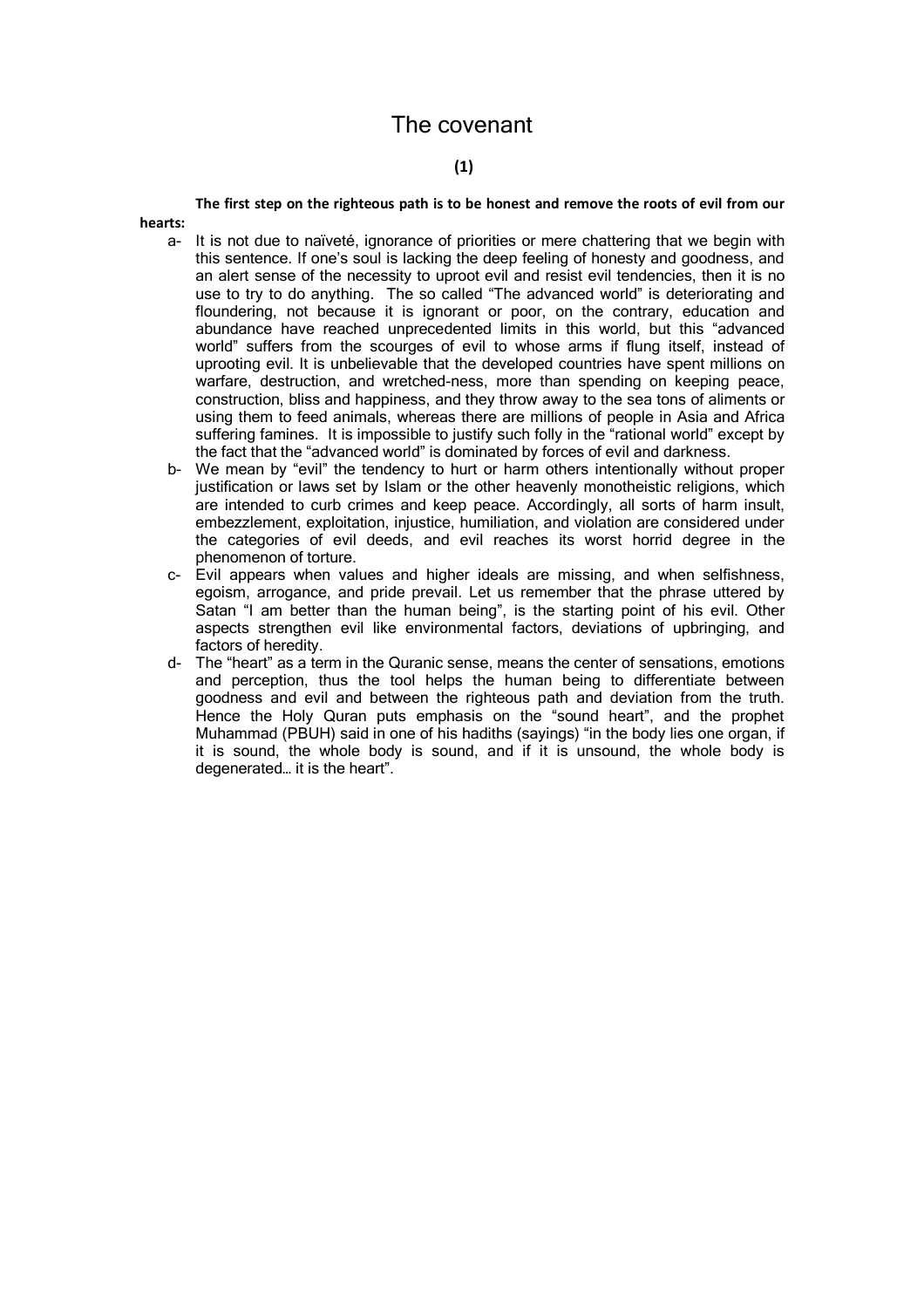**We would not be honest indeed, unless our hearts are linked to Allah the Almighty. Other ways to reach the ultimate truth like sciences, arts, ethics, literature, and philosophies are limited. The only power that harnesses the human soul from deviation and succumbing to the evil, gives strength to the human should and realizes peaces with one 's self, society, and the whole universe is the divine providence and guidance**:

- a- Laws, systems, and governing policies fail to ingrain into the human soul the sense of goodness, benevolence, and avoidance of evil and injustice, as these systems are not concerned with such aspects, not to mention doubts that shroud whatever comes from these systems. Sciences fail to perform this task as well due to their neutral abstract nature, and thus they are liable to be used in goodness or evil. Arts and literature fail to perform this task as well because they are nothing but expression of the human soul. With its strengths and weaknesses, pros and cons, and thus they sublimate and refine the human soul in some cases, and degrade it in other instances. Even in the field of philosophy, we find in it dialectic controversies, relative truths, and subjectivity of its prominent figures, thus philosophy is far from the ultimate truth, as it is related only to the cultural elite, it did not have the acceptance of the majority of people, accordingly, doctrines, systems and axioms of philosophy laid down by human beings are imperfect by nature, and thus could not control the human soul.
- b- The human soul cannot submit to the control of any power other than the divine power, as it is greater than any earthly power. Allah the Omniscient, Creator of the human soul is the One who knows best the inner recesses and workings *"It is not permitted to the Sun to catch up the moon, nor can night outstrip the day; each swims along its own orbit"* (36:40). Muslim believer could not fall prey to utter despair that lead to committing suicide or to atheism, as their absolute faith in Allah is more powerful than any other influence, and when believers die, they respond to the divine call as the Holy Quran says: "*O righteous soul, in complete rest and satisfaction Come back to thy Lord-well pleased and well pleasing unto Him*<sup>\*</sup> *Enter thou among my devotees, enter thou My heaven"* (89:27-30).
- c- Alongside with the feeling of serenity, security, and purity, faith leads Man and his life by an unfailing guidance to reach eternal peace, and this is not something insignificant. Faith in Allah grants us immunity against many temptations and lusts in the course of life, to which the human soul might fell prey. This faith grants us might to confront terrorism and tyranny, and this might leads to the revolution when the conditions and circumstances are suitable and ready, so as the human soul is not to be torn between the will on one hand, and the lack of readiness of the conditions and circumstances. This is not to be considered as a form of submission but a realization of the long-term policy, and a waiting period for the ready and suitable the conditions and circumstances, as faithful believers do not fear death, as they perceive it as martyrdom, as Allah promises all believers one of the two rewards in their struggles: martyrdom or victory.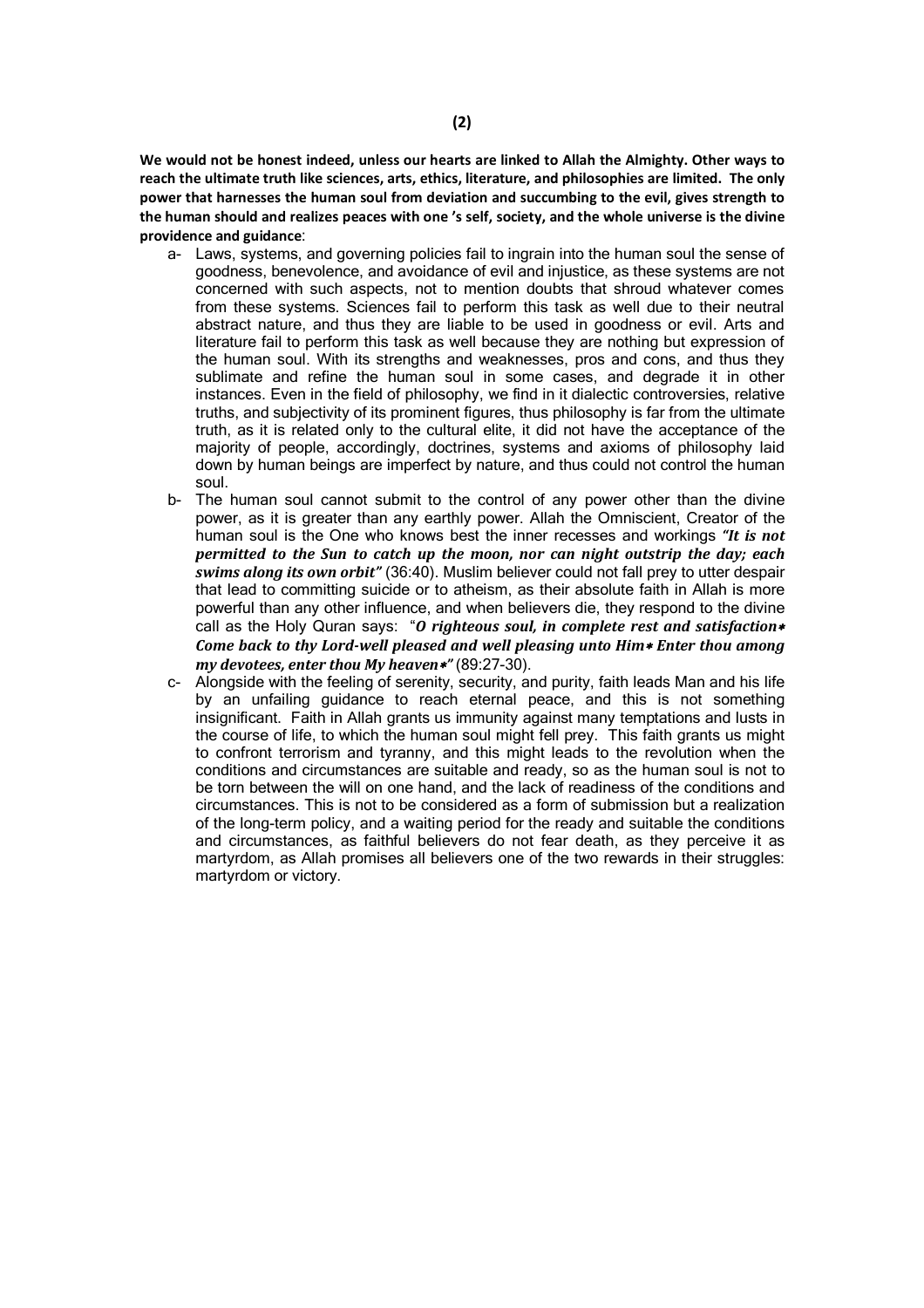**Hence, the importance of the existence of religion, as religion is the only revelation of Allah's message, while prophets are the people who are commissioned to reveal and explain Allah's message. This is the main characteristic that differentiates between religion on one hand, and theories and philosophy on the other hand, as the latter is not linked to Allah's revelation to the prophets, thus, its idea of Allah is confined to the limitations of the human nature.** 

**Human progress has proved the importance of religion to each individual and each society, thus religions has appeared since the existence of Man, and they reflected the first kind of belonging. Heavenly religions have the powerful instinctive influence on Man, becoming essential part to every individual and every society.**

**All the three heavenly monotheistic religions are one faith, as every one of them is like a part of an edifice, and differences between them are due to the progress of Man, and due to misperceptions, distortions, and acquired interests as well. Islam in this procession of heavenly monotheistic religions is the sealing of the divine revelation and the crown of peace:**

1- In the previous chapter, we mentioned that we could not be honest unless we link our hearts to Allah and let Him govern our life by His will and for this to be accomplished, people need religion.

This is the only means by which Allah's message is delivered through revelation to Mankind, and via prophets who undertook the mission of conveying and explaining Allah's message. These features of religion are not present in theories and philosophies, and they are confined by the limitations of the human nature.

Religion solely presents the true perception of divinity, which cannot be denied by the mind, but the mind cannot reach this perception by itself, as it does not resemble an equation.

Religion has its own methodology and pattern in reaching facts, and it is not concerned with quantity but the essence, whereas science fails to deal with the essence of things. The human means to prove and fact is not confined to the human mind – even when governed by the human mind- as the sound natural instinct might reach the conclusion of the existence of Allah, and science cannot refute this fact. We do not know the essence of the divine revelation, but we believe that this revelation is form Allah, and the proof is the soundness of its message, and its miraculous nature, as it far surpasses all the findings of all geniuses and philosophers.

Another proof is the truthfulness of Allah's prophets, and the fact that it is far-fetched hypothesis to claim that they were not saying the truth, as liars cannot say facts that are compatible to the pattern of things. Accordingly, we staunchly believe that the divine revelation is true, even if we do not wholly know its essence or source.

2- History and evolution have proved the truthfulness of religion and its originality, as it is distinctive because:

- (a) Religion presents the perfect perception of divinity that can be absorbed and comprehended by the human mind. Philosophers, theorists and defenders of pagan beliefs fail to do this, and this is made clear by the comparison between these crude perceptions and the divine perception presented by Islam as the true religion of Allah, the Perfect, the Most-High, the Absolute, Who was not born and Who did not give birth to anyone. Allah is the source of life and creation, He can be reached by minds and hearts, not by eyesight, and He is Unique, as nothing is like Him.
- (b) The heavenly monotheistic religions represent objective perfection "individually and socially" and it is not prone to be influenced by any surroundings, even powers of time and place.
- (c) The appearance of the messengers of these religions, i.e., the prophets, is a proof of the divine message, as their sole mission is delivering Allah's message without getting an earthly reward or position, etc… as if they were born specifically for their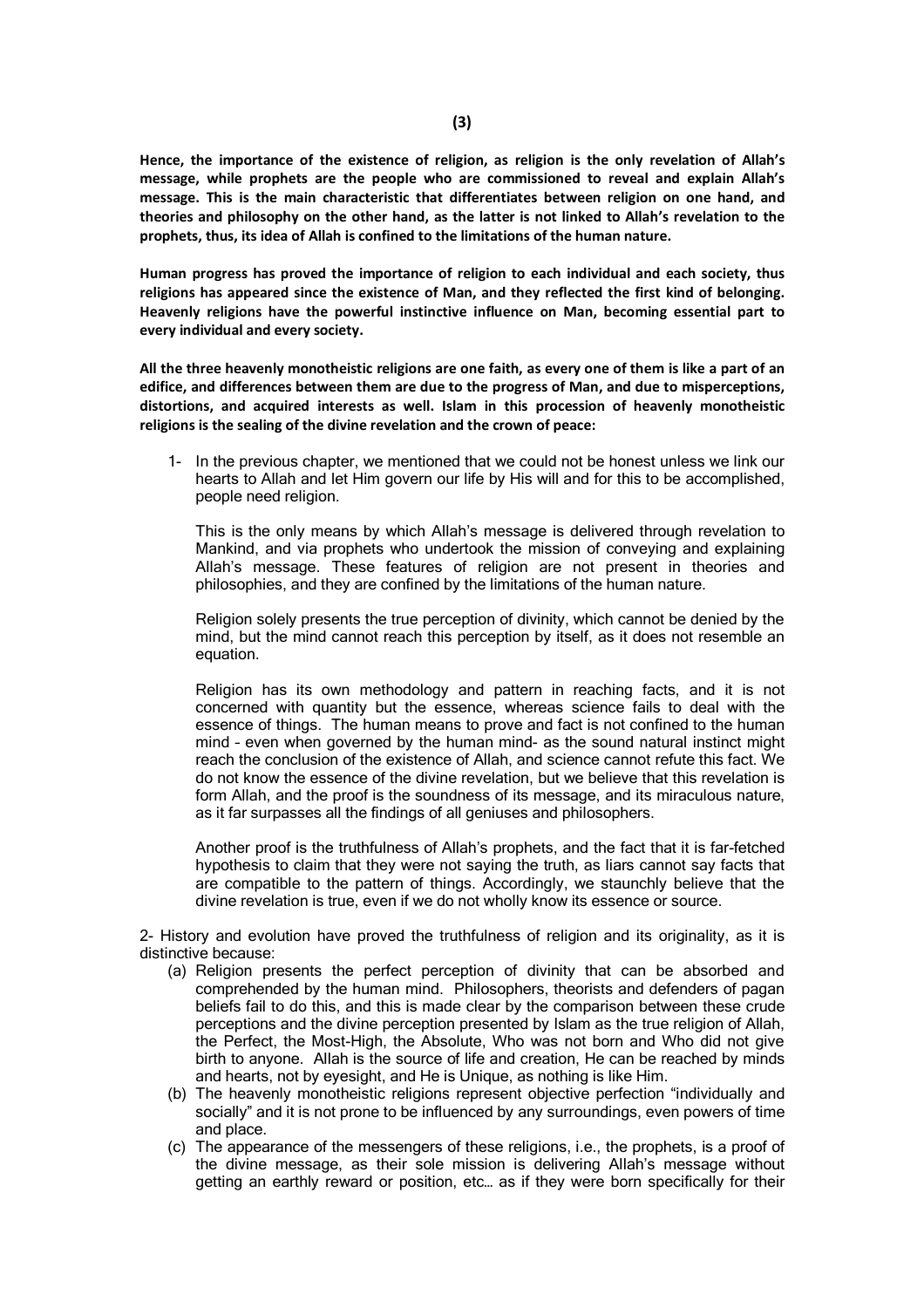mission. Hence, their existence proves the existence of the divine message, and that this message has but one source, Allah the almighty Himself.

(d) On the other hand, what verifies and confirms the above-mentioned fact is that prophets were not scientists, nor philosophers, and thus no one can claim that their heavenly message was the fruition of their thought and philosophical research. Prophets were ordinary people like any other people, and they worked in professions of ordinary people, but Allah had chosen them, granted them power, knowledge, and protection from weaknesses and defects.

3- That is why people everywhere embraced religions since ancient times, regardless of the systems of production and governance, and the differences of times and places. In this era of ideological doctrines, religions are still the most important set of beliefs for most people, and they cannot be compared to democracy, capitalism, communism, etc… It was not by mere chance or coincidence that most of these doctrines are hostile toward religion, claiming that religion is the opium of the masses, for these doctrines were envious of the originality, depth and devotion of people to religion. Thus, the high stature of religion is unsurpassed by philosophies and theories, as it is perfect qualitatively, and more comprehensive quantitatively. Religion sets the moral foundations of the human civilization, and grants the individual perpetual self-power that govern one's life: which is one's conscience, and grants people a life-plan which is based on moderation and not succumbing to lusts and whims, specially to women, wealth, and authority. Religion grants to society a set of systems to preserve peace, to free people from tyrants, and to secure the dignity of the human soul.

4- Some might think that we live in the era of "atheism", and this is not true, for everyone needs religion. The one who believes in atheism would consider it as his "religious belief", for which he would fight, like believers who fight for their religion. The wretched ones who do not take religion seriously is the ones "who made their fancies their god " as the Holy Quran says, and they worship their lusts and passions, and other idols like movie stars or sports champions etc… communism has become a religion in itself while it considers all religions as its enemies, the prophets of communism are Karl Marx, Friedrich Engels, and Vladimir Lenin, the god of communism is the dialectical materialism, and the believers of communism are in the political party of those who are driven by ambition, cupidity, and envy.

5- Religions were sometimes manipulated and distorted to people by mean personalities, mercenaries, and corrupted entourage of kings, and sometimes religions were misinterpreted by people themselves, but this is not the fault of religions, and they are not the only ones that were subjected to distortion, for other calls to freedom and equality etc… were distorted as well. These attempts of distortion prove the high stature and the importance of religions, for likewise no one adulterate metals like lead or iron, but some people adulterate precious metals like silver and gold.

6- it is normal and expected, from the Islamic point of view, that religions differ, and this difference is not a source of annoyance, for every nation or "Umma" had its own prophet to guide it to the path of faith in its own language, while considering the circumstances of his society, religions are not based on miracles, although it resorted to them in some instances, but religions rely on considering laws of Allah, which He set for the progress of societies. Hence, the slight differences among the three heavenly monotheistic religions, but their main principles are the same, especially the principle of the existence of one God, Allah, and the Creator of the universe, who represents absolute perfections, resurrection, eternal reward and eternal punishment. The unity of all human beings is a secondary matter in religion, what is more important is peace among diversity of religions, that the three heavenly monotheistic religions are derived from one divine source, complementing one another, that the Torah, the Bible, and the Holy Quran, as well as other holy scriptures were descended from Heaven, and their differences reflect the differences among the nations. The Holy Quran says that other earlier holy scriptures were subjected to distortions, misinterpretations, and omissions, due to acquired interest or many consecutive translations. This fact of the differences among the three heavenly monotheistic religions is noted in the sayings (Hadiths) of the Prophet Muhammad (PBUH), which tells us of the previous religions before Islam and that they are like a pretty edifice, but it lacked a wall, and that Islam is the missing wall or part in this edifice. Other sayings show that all prophets are equal brothers and that the Day of Judgment. No one could possibly give himself the right to pass judgments on people's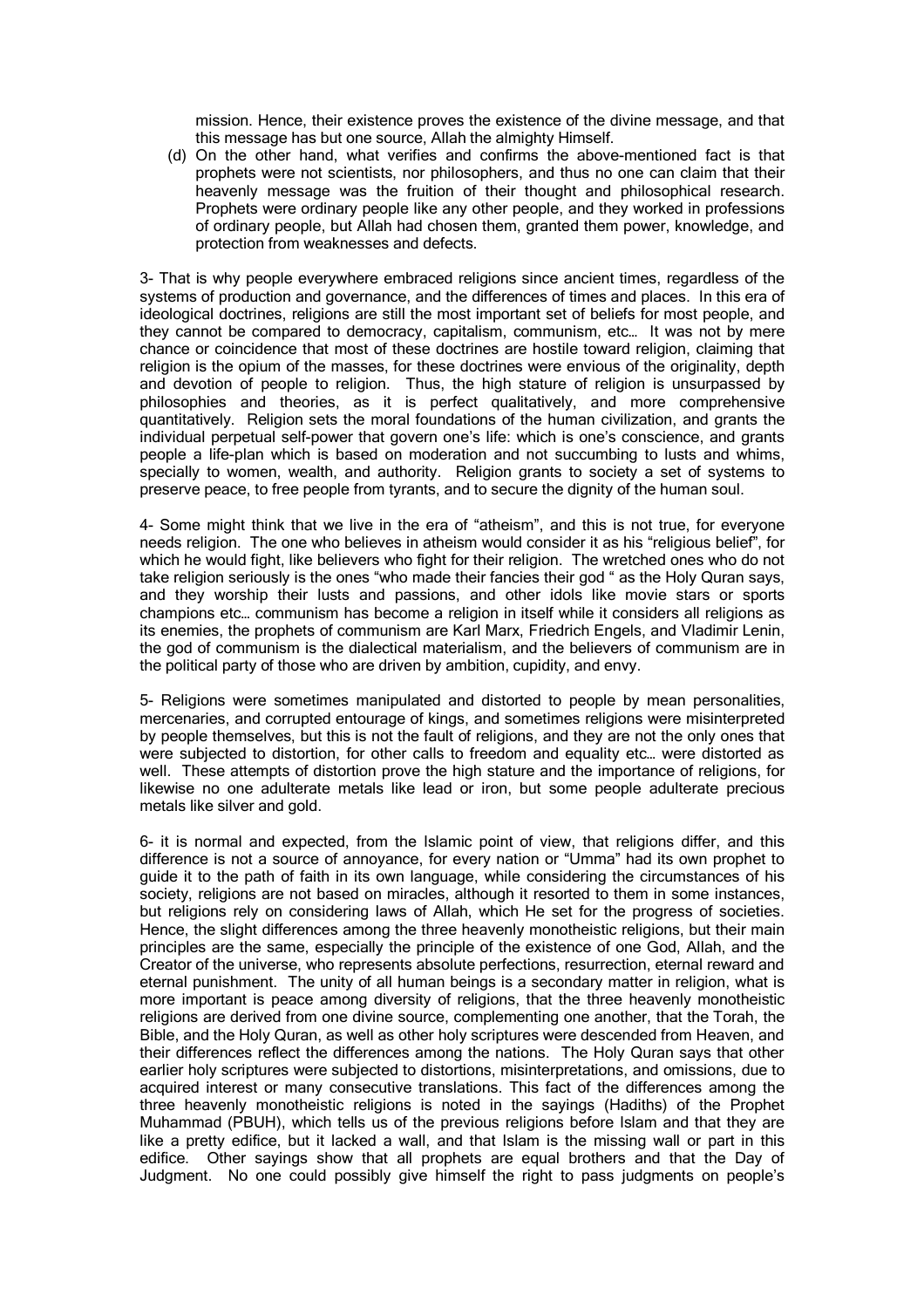differences; otherwise, he would fall on the trap of polytheism, by pretending to be a god who passes judgments. It is selfish and naïve to think that entering Paradise is confined to Muslims, whereas non-Muslims are condemned to Hell for eternity. This view contradicts the soul of Islam, and its teachings, for no one is allowed to deify himself or to play the role of a god who would pass judgments on people who would enter Paradise and those who would not. Man is not allowed to interfere with the judgment of Allah, and no one could say that Paradise is confined to Muslims.

Even Islam itself is not confined to Muslims, it is an accessible religion to all people, and we might find non-Muslim people who are nearer to Allah the Almighty, who, according to the Holy Quran: *"…saying with their lips what was not on their hearts"* (3:167). In a famous argument by El-Imam El-Ghazali, he said that people after the mission of Prophet Muhammad are divided into three categories:

- a- People who did not hear of the call of Islam and they never heard of it, and they would enter Paradise.
- b- People who heard of the call of Islam and witnessed the prophet's miracles and his great traits and characteristics, and they did not believe in him, thus they are the nonbelievers, and they are condemned to hell for eternity.
- c- People who heard the call of Islam, who came after the death of the prophet Muhammad (PBUH), and they do not follow thoroughly his orders and interdictions, but they believed in him, and El Imam El-Ghazali hoped that this category would enter Paradise by the grace of Allah, especially that they did not hear what would entice them into embracing the Islamic faith.

This argument shows that most non-Muslims are from the first and third category mentioned above.

7- Yet, this does not deny the fact that Islam is the seal of all religions and the crown of peace in the succession of religions. It is the last faith that acknowledges the other previous heavenly religions especially Judaism and Christianity, this fact should remove any reasons for enmity of these two religions towards Islam, and this fact could establish peace among religions.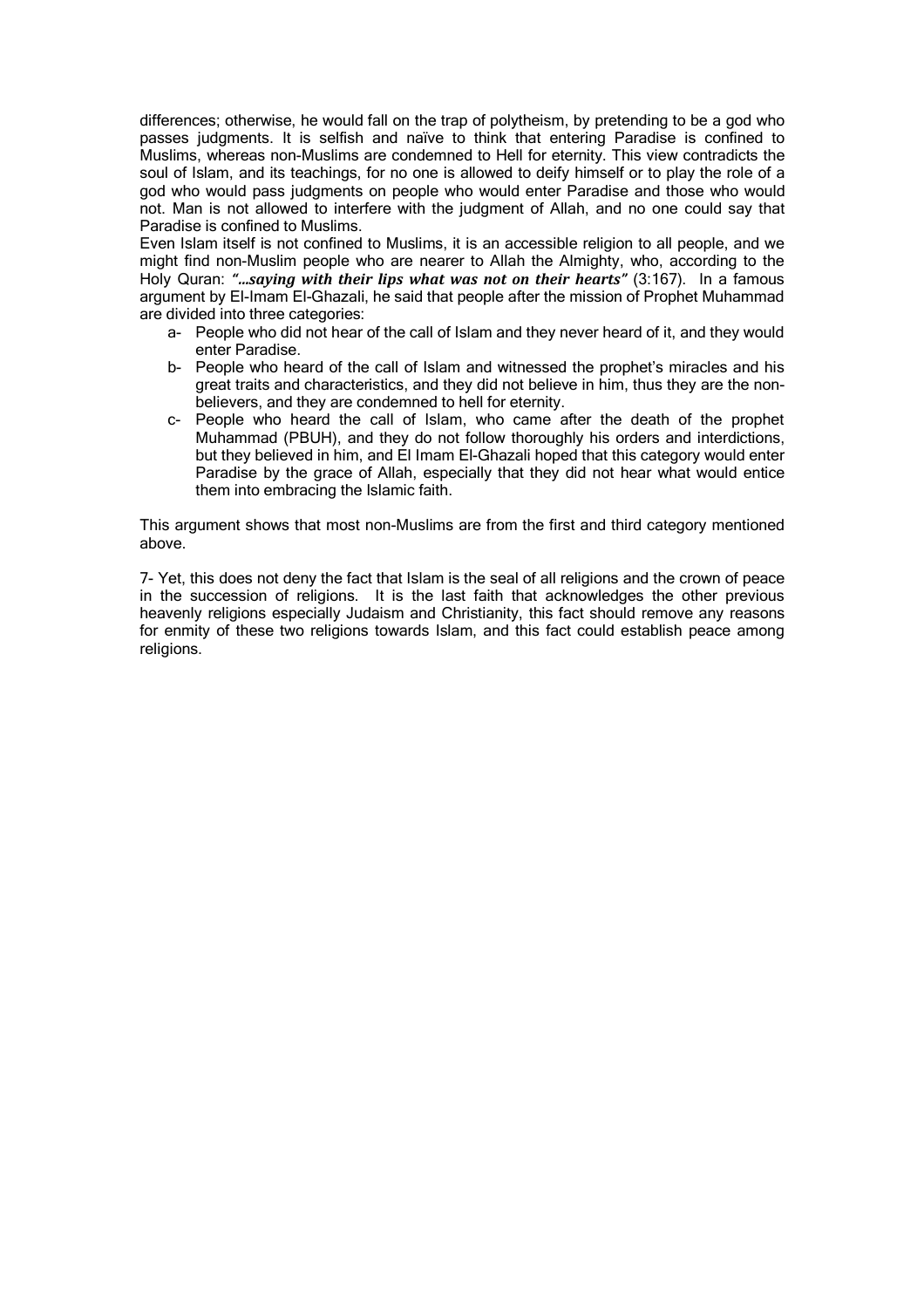**We should follow the example and model of all prophets, and cast away any admiration of the tyrants whose policy is superiority and arrogance.**

1- By viewing the human political history, we see that humanity was submitted to tyrannical rulers who ruled by absolute power and their goal was to reach of the Roman Empire, and the rulers of the European countries who are influenced by the Roman Empire and followed its path. We believe that the most important factor that led to the corruption of the political thought is whereas the prophets and their companions and disciples are ignored. The roman civilizations and its savage heroes (Alexander the Great, Julius Caesar, Emperor Augustus) among others, is what paved the way for certain historical characters, i.e., Machiavelli and his theories which absolutely separate politics and moral values, Napoleon, Lenin, Hitler, Mussolini, Stalin, and their likes, as well as Adam Smith and Karl Marx who separated economic aspects from the service of society, which led to the rise of capitalism and communism, and the spread of the materialistic component in societies as the most important component in them. For the sake of honesty, these kings, emperors, should be presented in their true nature as tyrants who oppressed their people and adopted policies of superiority and supremacy, and they used power and deception as tools to support their authority and sovereignty.

We must show prophets as leaders who opposed and resisted this tyranny and made the truth face of the tyrannical power, morals in the face of opportunism, and they showed the principle of the dignity and holiness of the human soul.

Prophets had succeeded in varying degrees in their mission to save humanity from the rule of darkness and tyranny, this is the pattern drawn in the Holy Quran, as it tells us how Moses faced the Pharaoh of Egypt, and shows that the heavenly religions were the major stages of history, and prophets were the leaders of people.

- 2- Islam considers all prophets as equal brothers and it acknowledges, as the Holy Quran says *"… we make no distinction between one and another among them… "* (3:84). The Holy Quran mentions some prophets by name, while it mentions that some of them are not revealed in the Quran or to the prophet Muhammad(PBUH), *"Of some messengers We have already told thee the story, of others We have not… "*(4:164). Hence, we could not say conclusively that Buddha, Plato, Confucius, or Akhenaton are prophets or not, but we could say that this is a possibility as long as their sayings do not include polytheism.
- 3- In the personality of Prophet Muhammad (PBUH) we find the ideal model of the man who has a mission or a call, and the man who is a statesman – no prophet was allowed to be a statesman except prophet Muhammad (PBUH) - except for Moses whose life is full of myth in the Jewish narratives, and his influence was confined to the Israelites, Prophet Muhammad (PBUH) had the traits of political leaders; wisdom, verity, goodness, purpose, justice, and a quest for liberating humankind. His biography as a political leader proved that it is not impossible, though difficult, to build such utopia, as he built in Al Madina an ideal society, and so did the four wise caliphs after him. Thus, humanity no longer needs Plato's vision of the Republic as a source of inspiration, or even any other utopian vision, as the nation built by prophet Muhammad (PBUH) is truly better, and its real, not fictitious. We should liberate ourselves from the admiration of tyrants and refuse their policy of supremacy and superiority. We should follow the example of the seal of all prophets, prophet Muhammad (PBUH).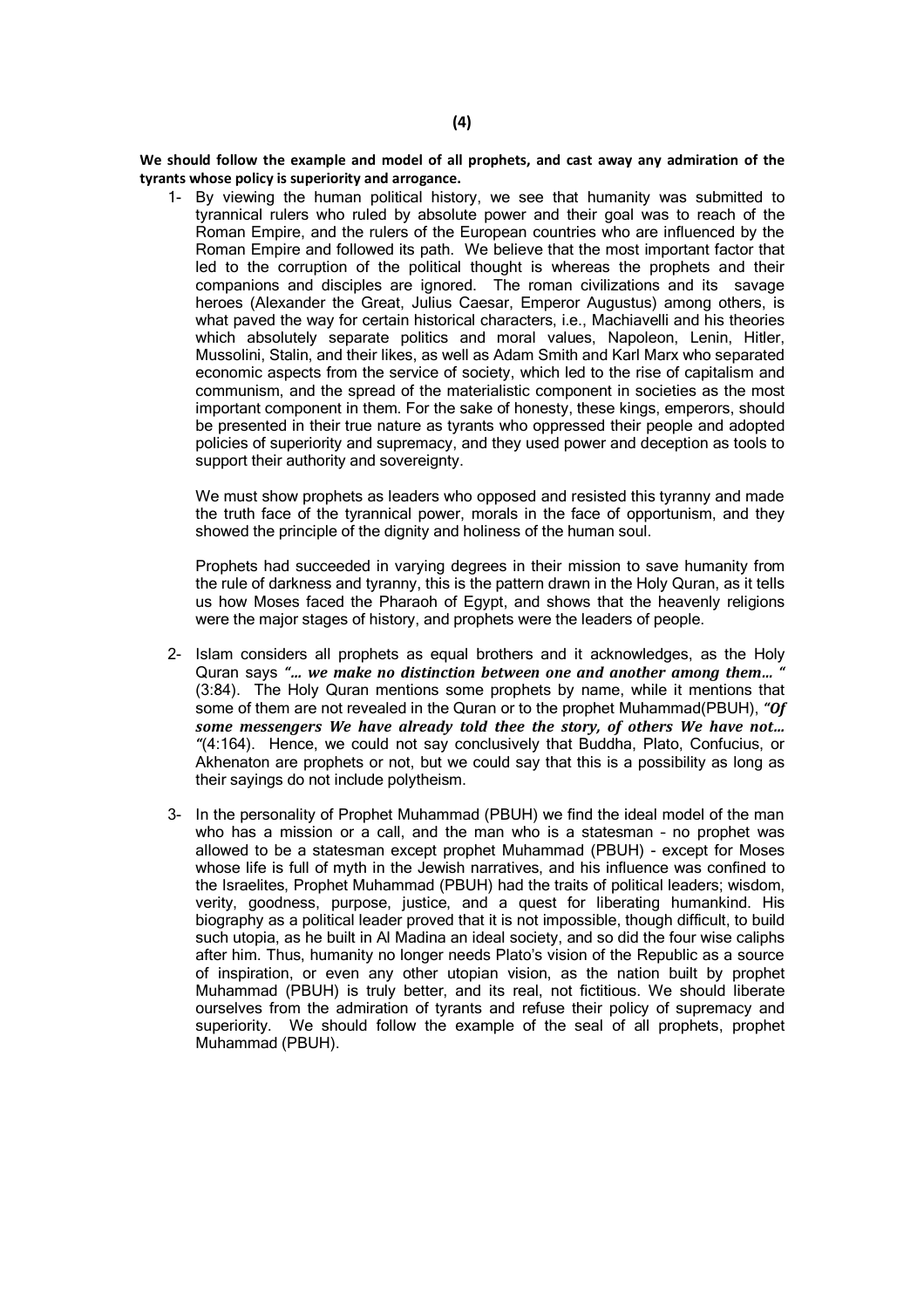**We need to cling to justice as our criterion in every action or judgment so that honesty and goodness do not turn into naïveté, and ignorance, and to avoid submission to unbridled passions and ambiguous situations.**

1- Although honesty and straight-forwardness and avoidance of evil in every from is the necessary preparation before any actions or policies, but there is the possibility of honesty and goodness turning into naviete and ignorance, and ignorance, and avoidance of evil might give in to all sorts of weakness and submission. Another negative possibility is that one's passions might drive one to a kind of extremism that might make one sees mirage and aspirations as reality.

Hence, the need for precise tool of control to prevent deviance, and this tool should be constant and not liable to change according to different places, by which one can regulate one's behavior, and this tool is not external or distant, but it stems from within one's mind: this tool is the sense of justice.

Justice is the backbone of society, and cannot be overlooked; otherwise, inequity and unfairness would prevail. Yet, justice is one level among other qualities, i.e., virtue is more sublime than justice is, and love is more sublime than virtue. Yet not all these levels can be compulsory for all people, for they cannot bear to have all these qualities, and these qualities have no definite boundaries or control in any society, that is why justice is the main principle. What agrees with justice cannot be questioned, and has to be abided by and accepted. We should ingrain in ourselves the sense of justice and equity and acquire the habit of abiding to it to avoid any temptations.

- 2- When any given society sets criteria of justice, its level might tend to perceive that the poverty of the poor and submission of the weak is something just. Religions, on the other hand, are original and they set principles that are more sublime than any social rules, political and economic influences. Justice, in particular, is the main distinctive feature of Islam, and every believer who adheres to Islam in a conscious, deep manner acquires the sense of justice so that it is ingrained in the conscience of the believer. Thus, if a believer deviates from the path of justice, this ingrained sense makes him reconsider his position, and repent or atone for this sin.
- 3- In addition to this sense of justice, which is ingrained in the conscience of the believer in Islam, Islam does not confine justice to mere mottoes, slogans, or individual trends. As Islam sets the principles of justice that should be applied in any Islamic society, and these principles are found in the Holy Quran and the sayings (Hadiths) of the prophet Muhammad (PBUH), and they were applied in the society of Al Medina during the era of the prophet Muhammad (PBUH) and his wise caliphs.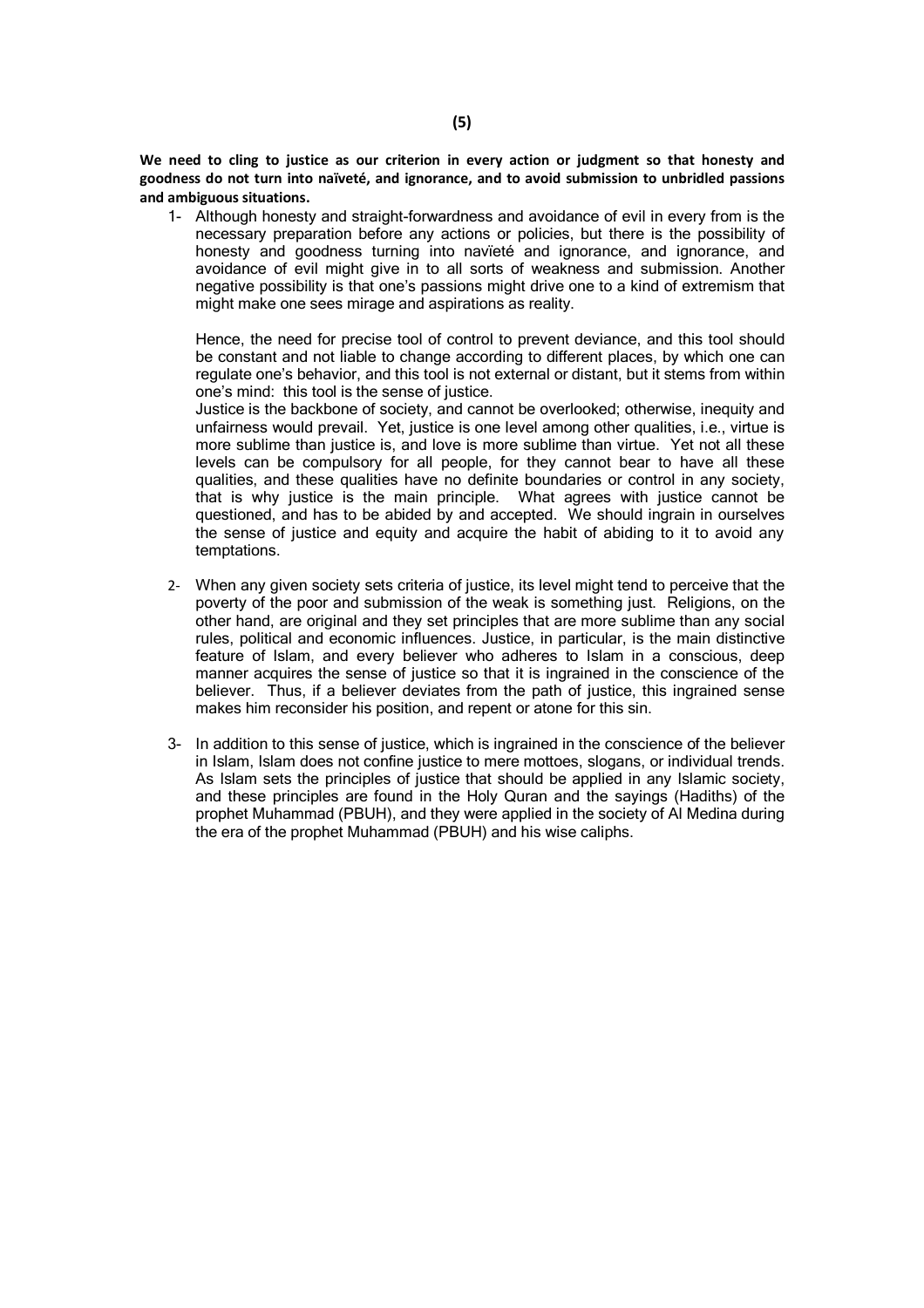#### **Therefore, as not to commit errors of judgment, to understand the true nature of things, and to produce our judgment using insight and guidance, we should use our minds.**

We should learn as much as in our capacity, as means to develop our mental faculty and to learn about the means of application. We should use our knowledge within the framework of honesty, goodness and justice.

The human mind is the tool bestowed on us by Allah to be able to differentiate between right and wrong, whereas the heart is the toll to differentiate between good and evil. The mind is the source of power, whereas the heart is the source of honesty. What we seek is combining both sorts of wisdom to reach the ideal of the Quranic expression: "the powerful and the honest one", as power without honesty is the path to deviation and corruption, and honesty without power is the path to weakness and failure.

The matters that cannot be imagined by the human mind is the Divine Being, and what is beyond death and the hereafter, as the human mind cannot realize these metaphysical aspects of existence, and philosophers' theories prove this fact. Hence, in this regard, the human mind should accept what the revelation presents to us, and if the mind dares to question this metaphysical aspect, it would not reach to anything but confusion and floundering, and man should not waste his best bliss from Allah, the mind, in thinking of such metaphysical aspects:

1- The Holy Quran tells us about two tools in the human soul, the heart and the mind. The heart in the Holy Quran is a concept that differs from the biological organ in the human chest, and the mind is a concept that differs from the biological organ inside the human skull. The Holy Quran explains that the heart has some kind of an insight to differentiate between goodness and evil, and it is a tool that serves the human mind as well. The Holy Quran tells us that the human mind is the tool by which Man perceives the universal phenomena like life, death, heavenly bodies, plants, etc…

The heart, which is armed with the sense of justice, would differentiate between goodness and evil, and prevent us from extremism and sins, the mind helps us to discern the laws that govern the universe, and to discover the resources and powers of nature and how to use it to enrich human life, in order to achieve the will of Allah in granting dignity to Mankind. That is why there are many Quranic verses that exhort thinking, considering and using our mental faculty, and warning against ignorance and indifference. The Holy Quran says that those who do not contemplate the miracles and wonders of Allah in nature and in the human soul are ignorant people who are less than animals **"…** *For the worst of beasts in the signt of God are the deaf and the dumb, those who understand not***"** (8:22). "… *They are like cattle – any more misguided: for they are heedless"* (7:179).

We see that it is necessary to use our mental faculty to learn as much as possible more knowledge and skills and we believe that negligence and indifference to learning is some sort of destruction to society and a blatant violation of the Quranic teachings. We should remember that the very first verse of the Holy Quran begins with the word "read". The spread of ignorance among Muslims in the modern age is among the major reasons of their weakness and deterioration on the materialistic level and moral stature.

2- In most religious texts, we find many references to the limitations of the human mind, and the tendency to accept things without thinking. Yet, this is a huge mistake, as everything is liable to be considered and questioned except for the Divine Being, the hereafter, the resurrection, eternal reward in Heaven or eternal punishment in Hell etc… as the human mind fails to realize these metaphysical aspects of the hereafter, and philosophers proved this. Hence, the human mind has nothing but to accept the divine revelation about these metaphysical aspects of Hereafter.

As for other matters, things have to be considered and questioned to reach its causes and the divine wisdom behind it. The first kind of questioning is a daring enterprise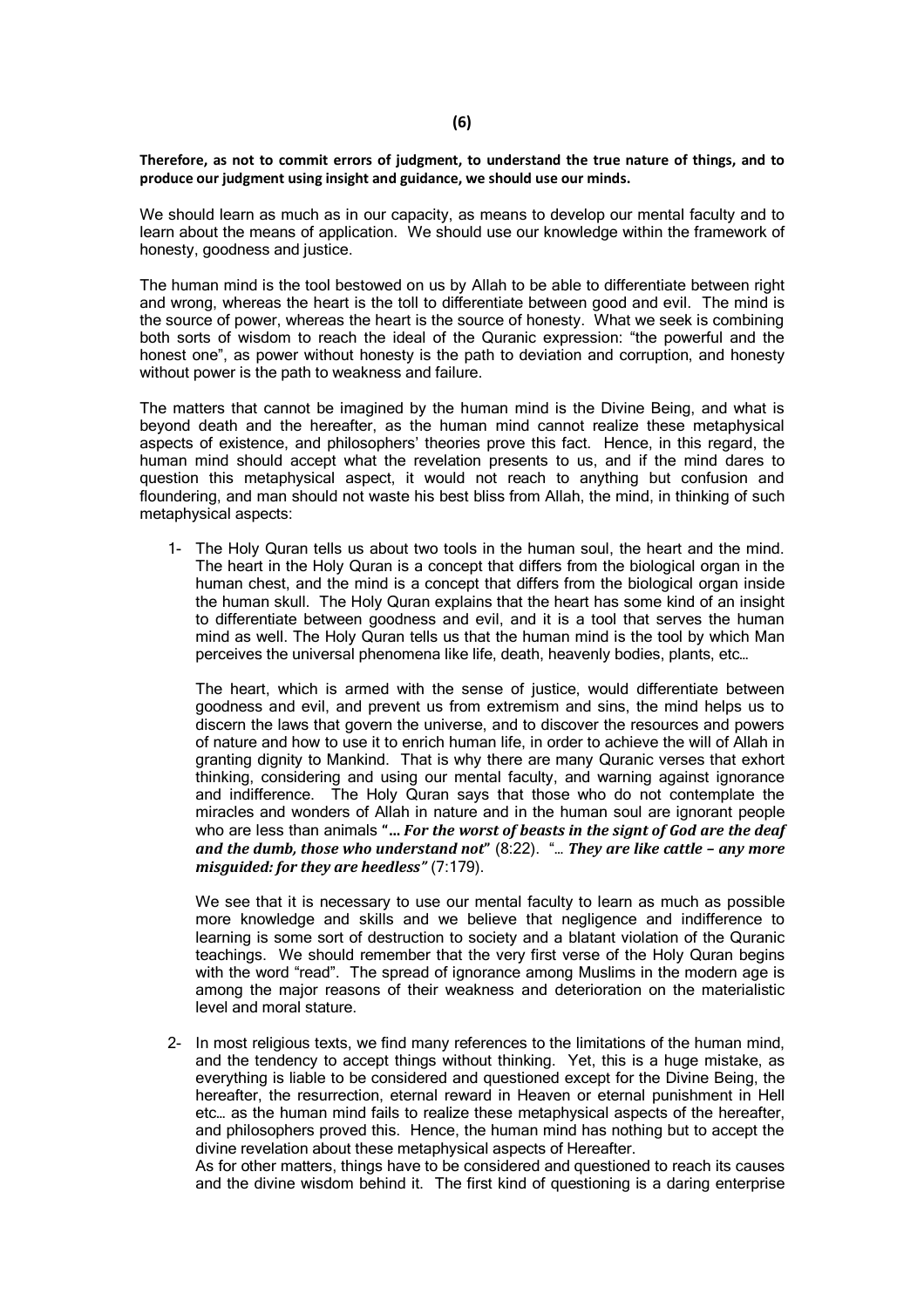that result in a state of floundering confusion, whereas ignoring the second kind of thinking and questioning is considered negligence and failure, and a kind of waste to the mind as the most precious bliss which Allah bestowed on mankind.

Hence, this distinction should be clear and most religious scholars despite their exhorting to accept totally without question the matters of the Hereafter. Yet they do not deny that the workings of the human mind, as it is the reason that every one is responsible for his deeds, hence the reward for good deeds and punishment for bad ones. Faith and belief should be based on conviction not compulsion, and this is done through the human mind, mankind should better glorify the mental capacities of the human mind, not lament its limitations.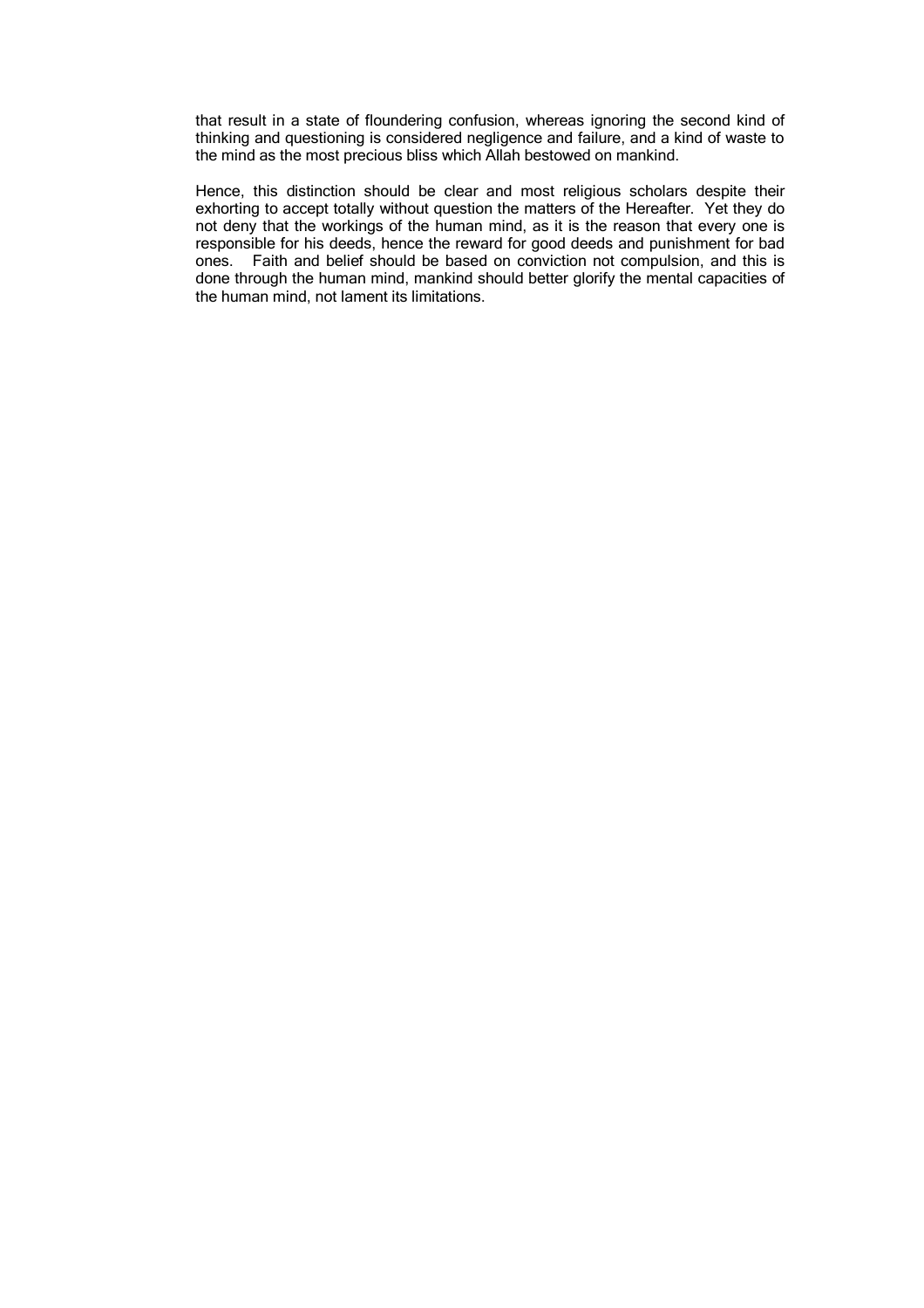#### **Work is the expression of life, creativity, and personal fulfillment. It is the means of every one to fulfill one's duty toward one's society, and this is one's contribution in building one's society.**

Hence abundant individual contribution leads to the general welfare of the whole society, as people give before they take, and no one has anything before one gives. This makes any society victorious over the biggest challenge faced by backward societies, i.e., development, and makes society able to face the corruption of the international politics.

One of the main characteristics of work in the modern age is its association with knowledge.

We believe that work must be provided for everyone, there is someone for every kind of work, and any disruption to this principle is the result of disorder in policies and systems. Work in Islam is the proof of faith, reward and punishment. Everyone should work and try to serve Allah and society whatever his kind of work, and one should perform one's work with knowledge, skill, proficiency and devotion.

1- Work is the proof of life, as all creatures work, move, grow and breathe, and these are major indicators of life. Existence lies within the framework of time and place, and work is the very thing that fills the void in this framework, and lends meaning to it.

Work for every human being is the expression of life, and of human character and its social contribution that embodies its thought, skills and duty. The more abundant these contributions are, the more welfare the society would enjoy, and satisfy its needs without feelings of shortage, as people give before they take, and no one has anything before one gives. This makes any society victorious over the biggest challenge faced by backward societies, i.e., development, as failure in facing such challenge threatens these backward societies being not able to face the corruption of the international politics. Thus backward societies would submit to the hegemony of tyrant, merciless countries, and even might be threatened by military aggression.

- 2- Work in the modern age is closely related to knowledge and it is based on it. Sloppy, careless, or slow work is something of the past and cannot exist now, as work nowadays is closely linked to modern technology.
- 3- We believe that there is work for everyone, and that unemployment not inevitable. Retraining workers would channel unemployed people through the fields needed in the work market. It is assumed that there is no field that does not need workers; otherwise, there would be disruption in the policies of the working force or other educational social, economic, and political systems.

Islam regards work in high esteem as a proof of faith. The Holy Quran does not mention "those who believe" unless followed by "who work deeds of righteousness", thus, we conclude that doing deeds of righteousness is the fruition of faith and proof of belief. Reward or punishment in the Hereafter will be based on the kind of work done, as the Holy Quran says, "*This day shall ye be recompensed for all that ye did"* (45:28).

4- All the above-mentioned facts prove the high stature of work in Islam, for each individual and each society. Each one of us should work in the service of Allah and one's society, because it is part of one's duties, for which one would be rewarded in one's life and in the Hereafter. Thus, one would contribute in providing life of quality and abundance, as long as one's work is associated with knowledge, skills, mastery, and devotion.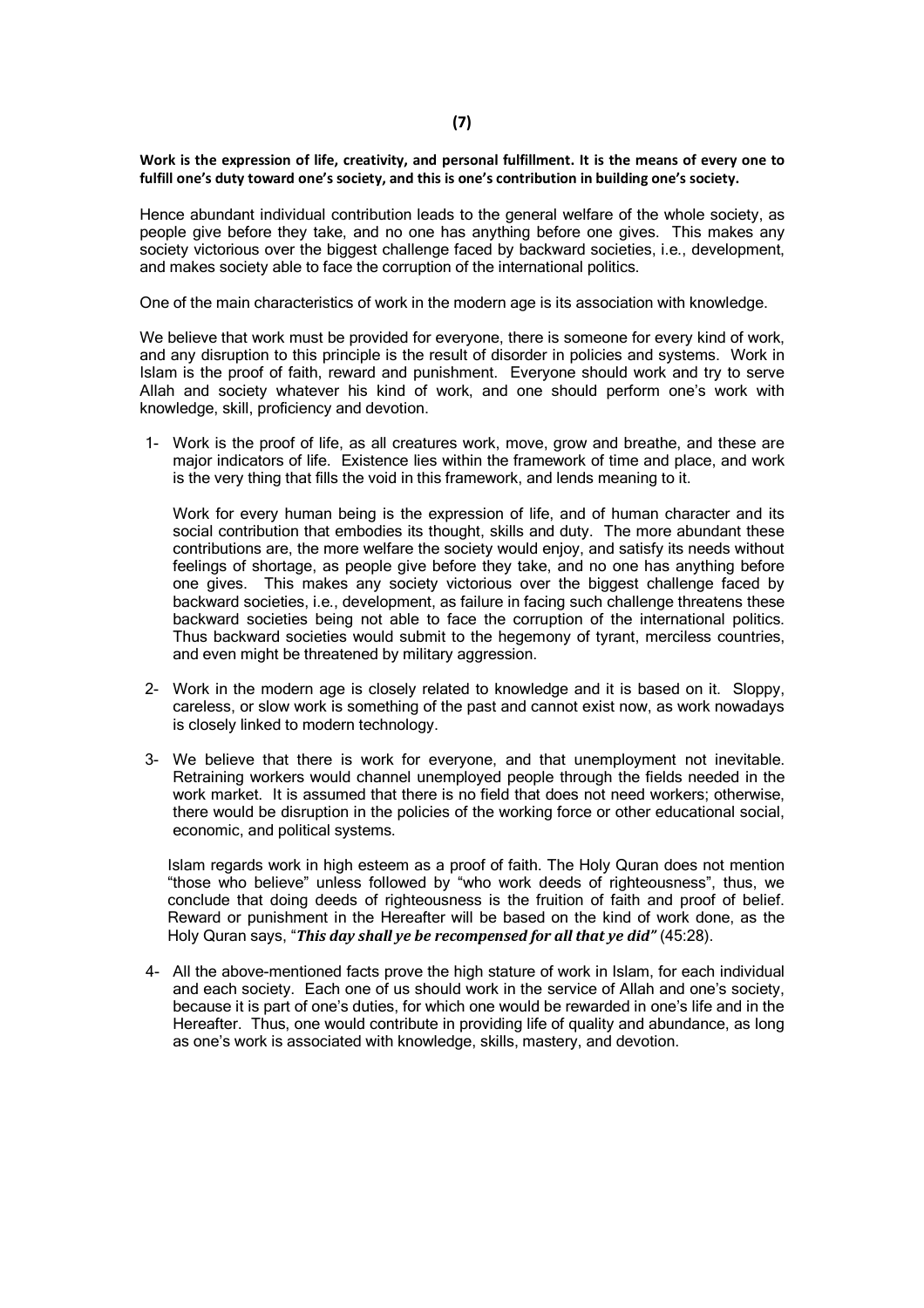**Community is commitment, and the strength of any community or society is when they apply two basic rules: freedom of thought and justice in work, and we have to submit ourselves to them.**

1- Once two people meet together, a certain commitment takes place; as relationship, rights, and obligations towards each other etc… and step by step these commitments should be placed in the right way in order to prevail the justice upon the person and its community.

This issue was discussed in details in many political, and social studies, where some of them prevailed the man's role upon the state (as representing the society) or vice versa, and it was in very rare cases where right arrangements were applied, without the prevalence of one side on the other one.

- 2- We already solved this issue by three main lines :
	- a. When there is a community, there should be a **commitment,** and if somebody disagrees with this commitment, he could leave the community and live on an island on his own. (but even in this case, from the Islamic point of view, he should be committed to the nature)
	- b. Concerning **thinking**, it is supposed to be **free** unless it touches others' dignity and reputation, as this thought represents the "conscience" when it concerns a belief, and the "reason" when it is related to studies and researches, and they should be free without any restrictions even when there are some irregularities related to this freedom because freedom with irregularities is much better than a restricted one.
	- c. As for **work** or what could be taking a practical shape (specially in case of economics), should be subject to decisive **justice** as it should be protecting a party against the unfairness and injustice of the other party by setting the necessary measurements and getting the guarantees to prevent any sort of injustice. Restriction in this case must prevail.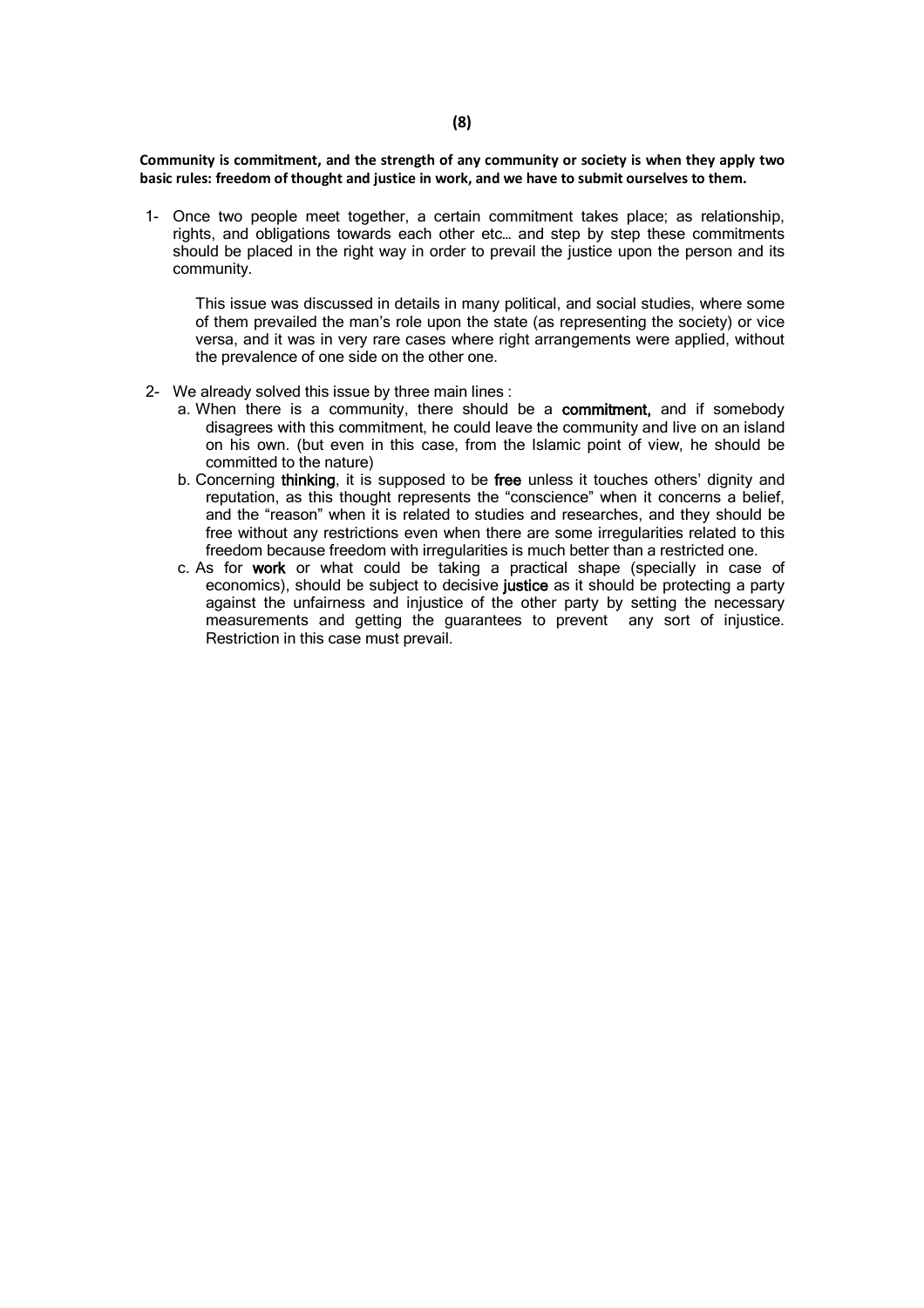**We cannot neglect that we are part of the human civilization's path since the Ancient Egyptians until the modern age, and all the populations on earth participated in a way or another in it. We cannot also neglect what the others did and presented to the humanity, because we believe that we are all one family living on one planet. In this respect, we should not ignore the modern civilization, simply because we are part of it and because it represents progress and we practically live in it and our attitude towards it should be like what Islam taught us :" look for wisdom wherever it is", so our position depends on our choices.**

The modern civilization that Europe or the West are its leaders today, is not the result of their participation only – even if all the glories and the sins, are returning on them – as it started with the humankind existence, and each population had offered its part. But trying to monopolize it by one population and showing superiority to other populations is unacceptable, as every people has its own pride of its country and culture. It is also unacceptable for any population to become egocentric, to confine itself within its own frontiers and deny the civilization outside its borders, even if it was their golden era of history, because the modern civilization, in spite of some negative aspects, offered an unprecedented progress to humanity, and the idea of denying and confining became archaic and irrelevant. It comes against the Quran' wordings that God the Almighty created us tribes and populations just to get acquainted, not to deny or neglect each other. And following some positive aspects from this civilization shouldn't be faced with such sensitivity, as it also goes against the Islam position, that accepted the previous regimes if they weren't against its applications, and that the Islamic guidance in the Quran and the Sunna push us to always search wisdom and justice wherever they are and … *"and never let hatred of anyone lead you into the sin of deviating from justice. Be just : this is closest to being God-conscious" "… and do not deprive people of what is rightfully theirs".*

There is no contradiction between our respect for our countries, traditions and cultures and between getting the guidance in many images and modern life styles, this is a part of the world's equivalence where there are always new modifications and renovations that give more values to life. We should distinguish between pride and stagnation. Pride comes from confidence and positivity, while stagnation is imitation and negativity. The first enriches, and the second weakens. Un-fortunately the second aspect exists in most of the Islamic countries!!

Islam believes in globalization, human relationship, and the humankind unity. He also admits the existing differences and the special characteristics of each race and religion. Islam builds this relationship according to what unify them and what they agree upon or: "we agree on what we accept and give excuses to each other for what we disagree on".